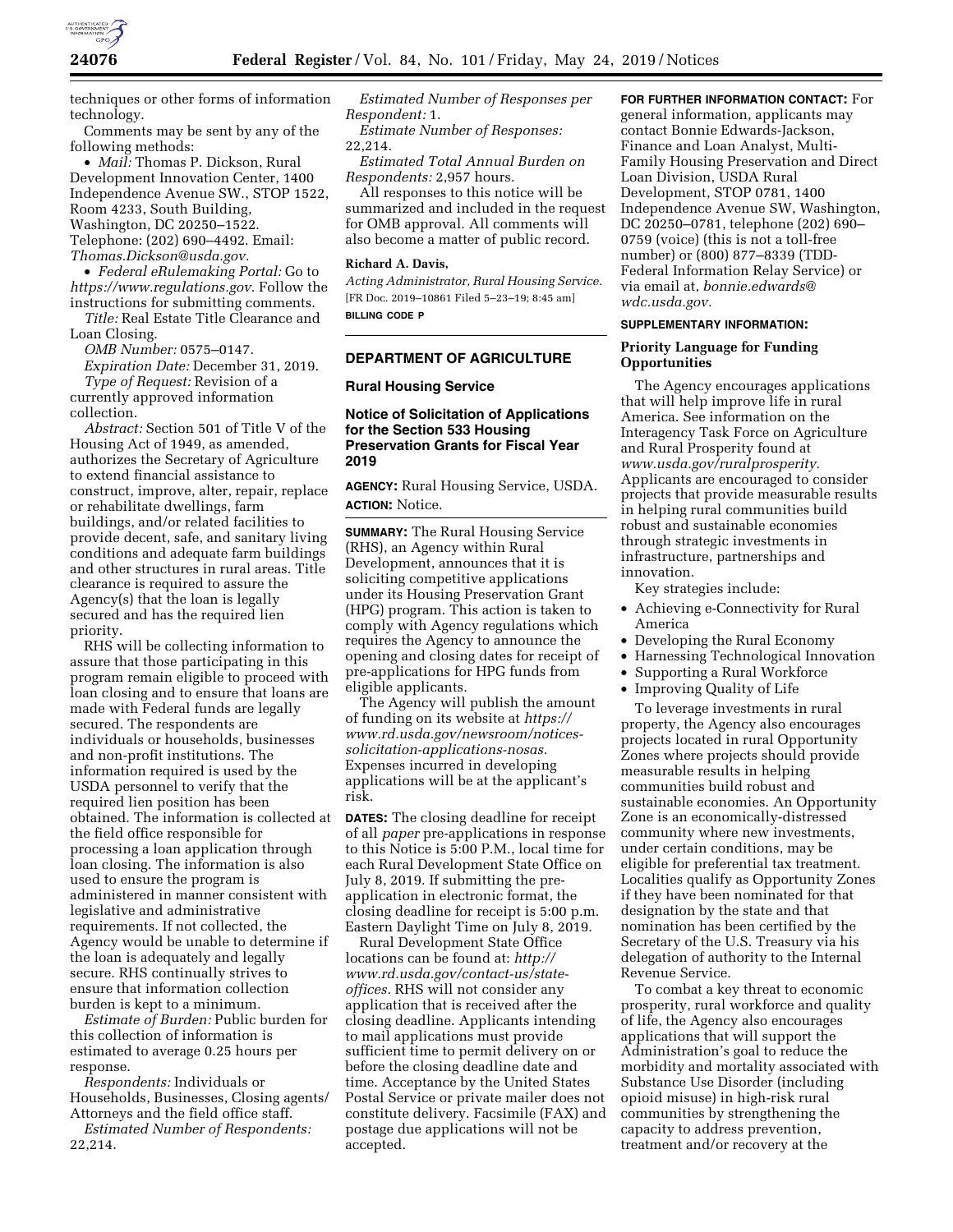community, county, state, and/or regional levels:

Key strategies include:

• *Prevention:* Reducing the occurrence of Substance Use Disorder (including opioid misuse) and fatal substance-related overdoses through community and provider education and harm reduction measures such as the strategic placement of overdose reversing devices, such as naloxone;

• *Treatment:* Implementing or expanding access to evidence-based treatment practices for Substance Use Disorder (including opioid misuse) such as medication-assisted treatment (MAT); and

• *Recovery:* Expanding peer recovery and treatment options that help people start and stay in recovery.

To focus investments in areas with the largest opportunity for growth in prosperity, the Agency encourages applications that serve the smallest communities with the lowest incomes, with an emphasis on areas where at least 20 percent of the population is living in poverty, according to the American Community Survey data by census tracts.

## **Overview**

*Federal Agency Name:* USDA Rural Housing Service.

*Funding Opportunity Title:* Housing Preservation Grants.

*Announcement Type:* Notice. *Catalog of Federal Domestic Assistance Number:* 10.433.

#### **Paperwork Reduction Act**

The reporting requirements contained in this Notice have been approved by the Office of Management and Budget under OMB Number 0575–0115.

#### *A. Program Description*

The HPG program is a grant program, authorized under 42 U.S.C. 1490m and implemented at 7 CFR part 1944, subpart N, which provides qualified public agencies, private non-profit organizations including, but not limited to, Faith-Based and neighborhood partnerships, and other eligible entities, grant funds to assist low- and very lowincome homeowners in repairing and rehabilitating their homes in rural areas. In addition, the HPG program assists cooperative housing complexes and rental property owners in rural areas in repairing and rehabilitating their units if they agree to make such units available to very low- and low-income persons. Rental property owners can include Section 515 rental properties if the eligibility requirements for the HPG program are met. In accordance with 7 CFR part 1944.663, rental property

owners must agree to make the units repaired or rehabilitated available for occupancy to very low- or low-income persons for a period of not less than 5 years. The minimum 5-year restriction to rent the very low- and low-income tenants will only apply to the units that are repaired with the HPG funding. Any units within the property that were not repaired with HPG funding will not be subject to the 5-year restriction.

#### *B. Federal Award Information*

The funding instrument for the HPG program will be a grant agreement. The term of the grant can vary from 1 to 2 years, depending on available funds and demand. No maximum or minimum grant levels have been established at the National level. In accordance with 7 CFR 1944.652, coordination and leveraging of funding for repair and rehabilitation activities with housing and community development organizations or activities operating in the same geographic area are expected, but not required. You should contact the Rural Development State Office to determine the allocation. HPG applicants who were previously selected for HPG funds are eligible to submit new applications to apply for Fiscal Year (FY) 2019 HPG program funds. New HPG applications must be submitted for the renewal or supplementation of existing HPG repair and/or rehabilitation projects that will be completed with FY 2019 HPG funds.

The amount of funding available for the HPG program may be found at the following link: *[http://www.rd.usda.gov/](http://www.rd.usda.gov/programs-services/housing-preservation-grants)  [programs-services/housing](http://www.rd.usda.gov/programs-services/housing-preservation-grants)[preservation-grants.](http://www.rd.usda.gov/programs-services/housing-preservation-grants)* In addition, the Consolidated Appropriations Act, 2019 (Pub. L. 116–6) set aside for grants located in Rural Economic Area Partnership Zones (REAP Zone). The State Office will indicate on the list submitted to the National Office if the application is eligible for the REAP Zone set-aside. The National Office will then compile a national list, rank the REAP Zones applicants based on the point allocations set forth in this **Federal Register** Notice, and distribute the HPG REAP Zone set aside starting with the highest scoring eligible HPG REAP Zone applicants. Other funds will be distributed under a formula allocation to states pursuant to 7 CFR part 1940, subpart L, ''Methodology and Formulas for Allocation of Loan and Grant Program Funds.'' Decisions on funding will be based on preapplication scores. Anyone interested in submitting an application for funding under this program is encouraged to consult the Rural Development website periodically for updated information

regarding the status of funding authorized for this program.

The commitment of program dollars will be made to selected applicants that have fulfilled the necessary requirements for obligation.

#### *C. Eligibility Information*

1. *Eligible Applicants.* Eligible entities for these competitively awarded grants include State and local Governments, non-profit corporations, which may include, but not be limited to Faith-Based and community organizations, federally recognized Indian Tribes, and consortia of eligible entities. HPG applicants who were previously selected for HPG funds are eligible to submit new applications to apply for FY 2019 HPG program funds. More eligibility requirements can be found at 7 CFR 1944.658, 1944.661, and 1944.662.

2. *Cost Sharing or Matching.* Pursuant to 7 CFR 1944.652, grantees are expected to coordinate and leverage funding for repair and rehabilitation activities, as well as replacement housing, with housing and community development organizations or activities operating in the same geographic area. While HPG funds may be leveraged with other resources, cost sharing or matching is not a requirement for the HPG applicant as the HPG applicant would not be denied an award of HPG funds if all other project selection criteria have been met.

3. *Other.* Awards made under this Notice are subject to the provisions contained in the Consolidated Appropriations Act, 2019 (Pub. L. 116– 6) sections 744 and 745 regarding corporate felony convictions and corporate Federal tax delinquencies. To comply with these provisions, only applicants that are or propose to be corporations will submit this form as part of their pre-application. Form AD– 3030, ''Representations Regarding Felony Conviction and Tax Delinquent Status for Corporate Applicants,'' can be found here: *[http://www.ocio.usda.gov/](http://www.ocio.usda.gov/document/ad3030) [document/ad3030.](http://www.ocio.usda.gov/document/ad3030)* 

## *D. Application and Submission Information*

1. *Address to Request Application Package:* Applicants wishing to submit a paper application in response to this Notice must contact the Rural Development State Office serving the State of the proposed HPG housing project in order to receive further information and copies of the paper application package. You may find the addresses and contact information for each State Office following this link, *[http://www.rd.usda.gov/contact-us/](http://www.rd.usda.gov/contact-us/state-offices)*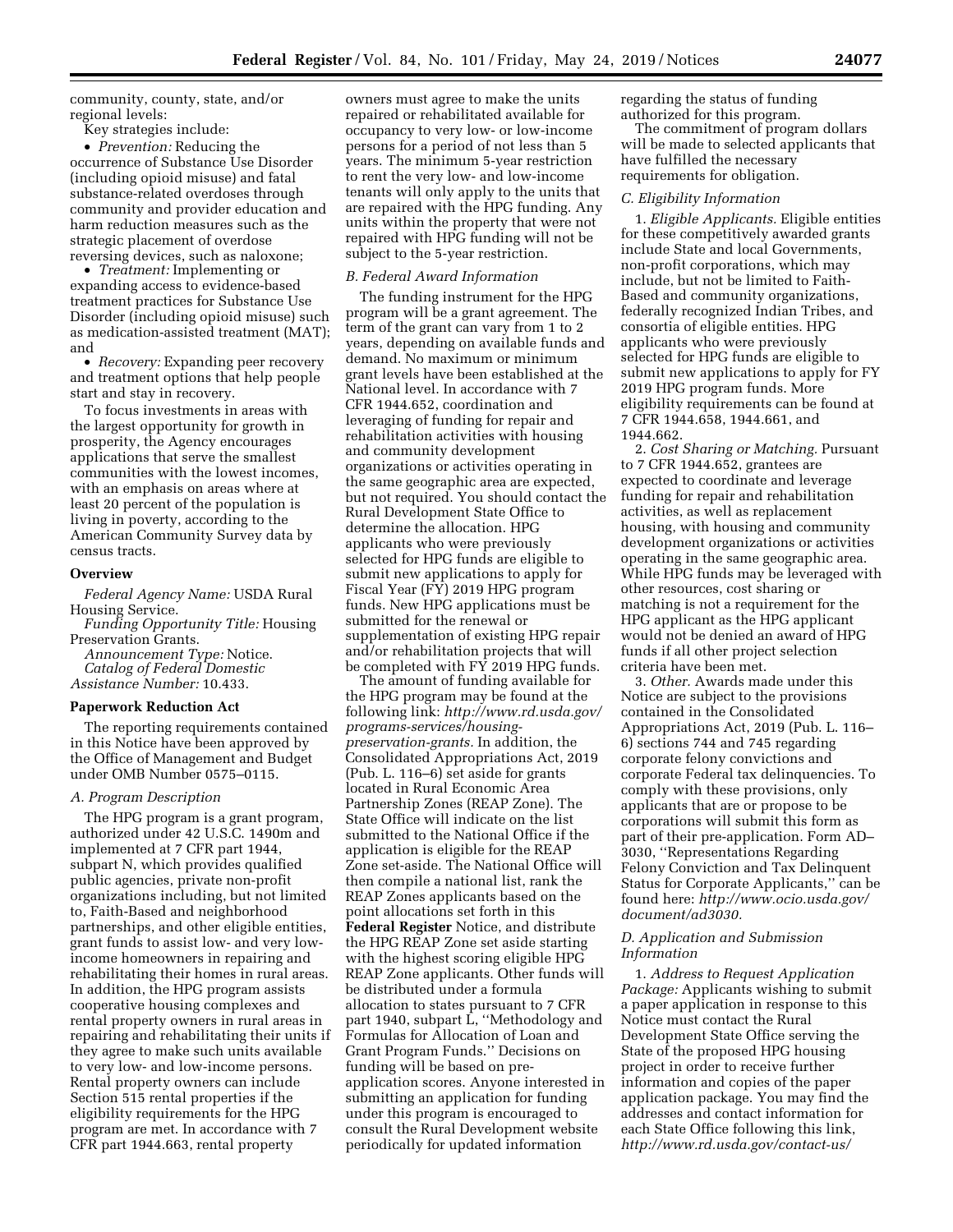*[state-offices.](http://www.rd.usda.gov/contact-us/state-offices)* Rural Development will date and time stamp incoming paper applications to evidence timely receipt and, upon request, will provide the applicant with a written acknowledgment of receipt. You may access the electronic grant preapplication for Housing Preservation Grants at: *[http://www.grants.gov.](http://www.grants.gov)* 

2. *Content and Form of Application:*  7 CFR part 1944, subpart N provides details on what information must be contained in the pre-application package. Entities wishing to apply for assistance should contact the Rural Development State Office to receive further information, the State allocation of funds, and copies of the preapplication package. Unless otherwise noted, applicants wishing to apply for assistance must make its statement of activities available to the public for comment. The applicant(s) must announce the availability of its statement of activities for review in a newspaper of general circulation in the project area and allow at least 15 days for public comment. The start of this 15 day period must occur no later than 16 days prior to the last day for acceptance of pre-applications by the U.S. Department of Agriculture (USDA)- Rural Development. Federally recognized Indian Tribes, pursuant to 7 CFR 1944.674, are exempt from the requirement to consult with local leaders including announcing the availability of its statement of activities for review in a newspaper.

All applicants will file an original and two copies of Standard Form (SF) 424, ''Application for Federal Assistance,'' and supporting information with the appropriate Rural Development State Office. A pre-application package, including SF–424, is available in any Rural Development State Office. All preapplications shall be accompanied by the following information which Rural Development will use to determine the applicant's eligibility to undertake the HPG program and to evaluate the preapplication under the project selection criteria of 7 CFR 1944.679.

(a) A statement of activities proposed by the applicant for its HPG program as appropriate to the type of assistance the applicant is proposing, including:

(1) A complete discussion of the type of and conditions for financial assistance for housing preservation, including whether the request for assistance is for a homeowner assistance program, a rental property assistance program, or a cooperative assistance program;

(2) The process for selecting recipients for HPG assistance, determining housing preservation needs of the dwelling, performing the necessary work, and monitoring/ inspecting work performed;

(3) A description of the process for coordinating with other public and private organizations and programs that provide assistance in rehabilitation of historic properties in accordance with 7 CFR 1944.673;

(4) The development standard(s) the applicant will use for the housing preservation work; and, if not the Rural Development standards for existing dwellings, the evidence of its acceptance by the jurisdiction where the grant will be implemented;

(5) The time schedule for completing the program;

(6) The staffing required to complete the program;

(7) The estimated number of very lowand low-income minority and nonminority persons the grantee will assist with HPG funds; and, if a rental property or cooperative assistance program, the number of units and the term of restrictive covenants on their use for very low- and low-income;

(8) The geographical area(s) to be served by the HPG program;

(9) The annual estimated budget for the program period based on the financial needs to accomplish the objectives outlined in the proposal. The budget should include proposed direct and indirect administrative costs, such as personnel, fringe benefits, travel, equipment, supplies, contracts, and other cost categories, detailing those costs for which the grantee proposes to use the HPG grant separately from non-HPG resources, if any. The applicant budget should also include a schedule (with amounts) of how the applicant proposes to draw HPG grant funds, i.e., monthly, quarterly, lump sum for program activities, etc.;

(10) A copy of an indirect cost proposal when the applicant has another source of Federal funding in addition to the Rural Development HPG program;

(11) A brief description of the accounting system to be used;

(l2) The method of evaluation to be used by the applicant to determine the effectiveness of its program which encompasses the requirements for quarterly reports to Rural Development in accordance with 7 CFR 1944.683(b) and the monitoring plan for rental properties and cooperatives (when applicable) according to 7 CFR 1944.689;

(13) The source and estimated amount of other financial resources to be obtained and used by the applicant for both HPG activities and housing

development and/or supporting activities;

(14) The use of program income, if any, and the tracking system used for monitoring same;

(15) The applicant's plan for disposition of any security instruments held by them as a result of its HPG activities in the event of its loss of legal status;

(16) Any other information necessary to explain the proposed HPG program; and

(17) The outreach efforts outlined in 7 CFR 1944.671(b).

(b) Complete information about the applicant's experience and capacity to carry out the objectives of the proposed HPG program.

(c) Evidence of the applicant's legal existence, including, in the case of a private non-profit organization, which may include, but not be limited to, Faith-Based and community organizations, a copy of, or an accurate reference to, the specific provisions of State law under which the applicant is organized; a certified copy of the applicant's Articles of Incorporation and Bylaws or other evidence of corporate existence; certificate of incorporation for other than public bodies; evidence of good standing from the State when the corporation has been in existence 1 year or more; and the names and addresses of the applicant's members, directors and officers. If other organizations are members of the applicant-organization, or the applicant is a consortium, preapplications should be accompanied by the names, addresses, and principal purpose of the other organizations. If the applicant is a consortium, documentation showing compliance with paragraph (4)(ii) under the definition of ''organization'' in 7 CFR 1944.656 must also be included.

(d) For a private non-profit entity, which may include, but not be limited to, Faith-Based and community organizations, the most recent audited statement and a current financial statement dated and signed by an authorized officer of the entity showing the amounts and specific nature of assets and liabilities together with information on the repayment schedule and status of any debt(s) owed by the applicant.

(e) A brief narrative statement which includes information about the area to be served and the need for improved housing (including both percentage and the actual number of both low-income and low-income minority households and substandard housing), the need for the type of housing preservation assistance being proposed, the anticipated use of HPG resources for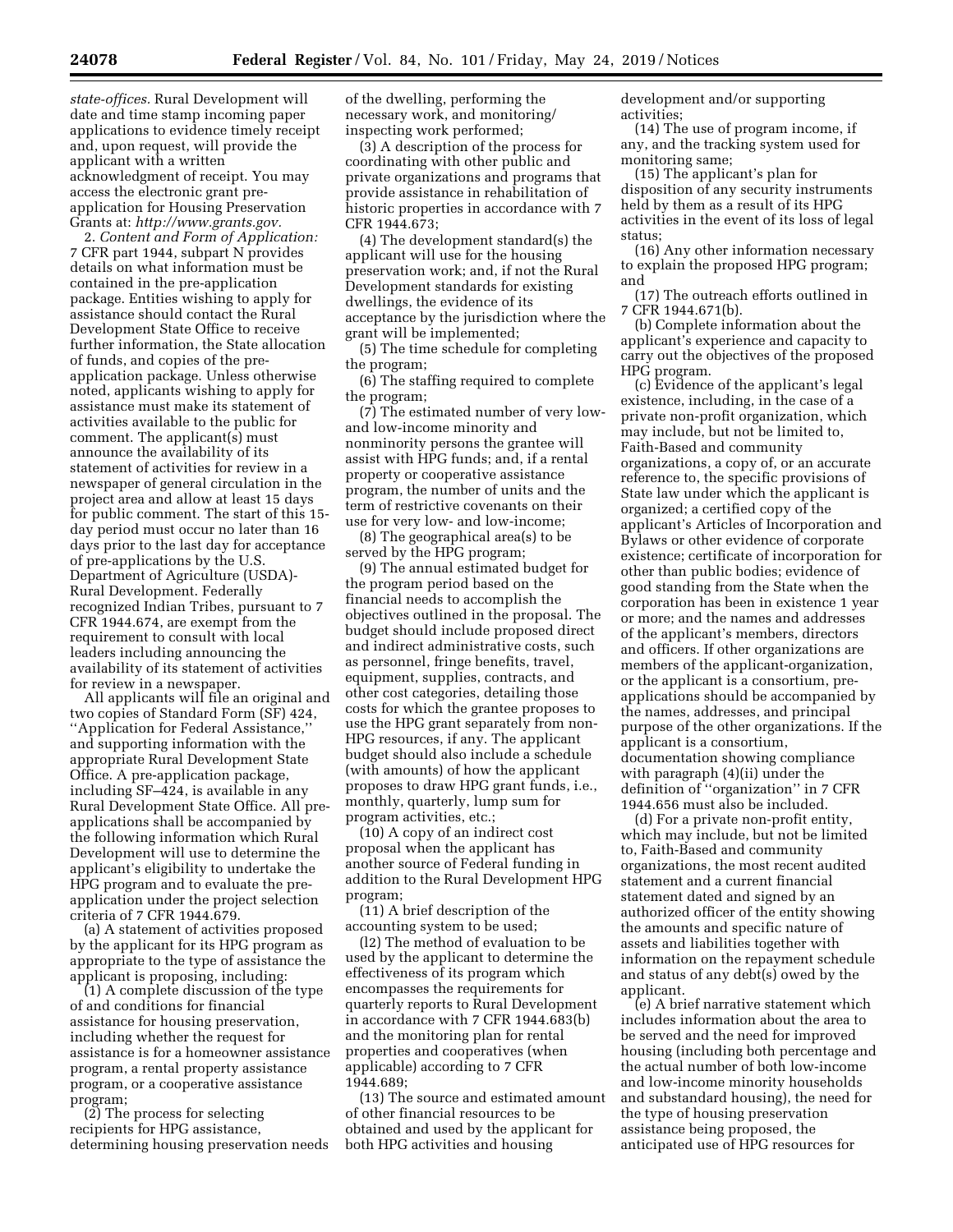historic properties, the method of evaluation to be used by the applicant in determining the effectiveness of its efforts.

(f) A statement containing the component for alleviating any overcrowding as defined by 7 CFR 1944.656.

(g) A signed copy of the documentation in accordance with 7 CFR 1944.673 (as a companion to (a)(3) above);

(h) The applicant must submit written statements and related correspondence reflecting compliance with 7 CFR 1944.674(a) and  $(c)$  regarding consultation with local Government leaders in the preparation of its program and the consultation with local and State Government pursuant to the provisions of Executive Order 12372.

(i) The applicant is to make its statement of activities available to the public for comment prior to submission to Rural Development pursuant to 7 CFR 1944.674(b). The application must contain a description of how the comments (if any were received) were addressed.

(j) The applicant must submit an original and one copy of Form RD 400– 1, ''Equal Opportunity Agreement,'' and Form RD 400–4, ''Assurance Agreement,'' in accordance with 7 CFR 1944.676.

Applicants should review 7 CFR part 1944, subpart N for a comprehensive list of all application requirements.

3. *Address unique entity identifier and System for Award Management (SAM):* As part of the application, all applicants, except for individuals or agencies excepted under 2 CFR 25.110(d), must be: (1) Registered in the System for Award Management (SAM); (2) provide a valid unique entity identifier in its applications; and (3) maintain an active SAM registration with current information at all times during which it has an active Federal award or application. An award may not be made to the applicant until the applicant has complied with the unique entity identifier and SAM requirements.

4. *Intergovernmental Review:* The HPG program is subject to the provisions of Executive Order 12372, which requires intergovernmental consultation with State and local officials.

5. *Funding Restrictions:* There are no limits on proposed direct and indirect costs. Expenses incurred in developing pre-applications will be at the applicant's risk.

6. *Other Submission Requirements:*  To comply with the President's Management Agenda, USDA is participating as a partner in the

Government-wide *grants.gov site*. Housing Preservation Grants [Catalog of Federal Domestic Assistance #10.433] is one of the programs included at this website. If you are an applicant under the HPG program, you may submit your pre-application to the Agency in either electronic or paper format. Please be mindful that the pre-application deadline for electronic format differs from the deadline for paper format. The electronic format deadline will be based on Eastern Standard Time. The paper format deadline is local time for each Rural Development State Office.

Users of *Grants.gov* will be able to download a copy of the pre-application package, complete it off line, and then upload and submit the application via the *Grants.gov* site. You may not e-mail an electronic copy of a grant preapplication to USDA Rural Development; however, the Agency encourages your participation in *Grants.gov*.

The following are useful tips and instructions on how to use the website:

• When you enter the *Grants.gov* site, you will find information about submitting an application electronically through the site as well as the hours of operation. USDA-Rural Development strongly recommends that you do not wait until the application deadline date to begin the application process through *Grants.gov*. To use *Grants.gov*, applicants must have a DUNS number.

• You may submit all documents electronically through the website, including all information typically included on the Application for Housing Preservation Grants, and all necessary assurances and certifications.

• After you electronically submit your application through the website, you will receive an automatic acknowledgement from *Grants.gov* that contains a *Grants.gov* tracking number.

• RHS may request that you provide original signatures on forms at a later date.

• If you experience technical difficulties on the closing date and are unable to meet the 5:00 p.m. (Eastern Standard Time) deadline, print out your application and submit it to your State Office; you must meet the closing date and local time deadline.

• Please note that you must locate the downloadable application package for this program by the CFDA Number or FedGrants Funding Opportunity Number, which can be found at *[http://](http://www.grants.gov) [www.grants.gov.](http://www.grants.gov)* 

In addition to the electronic preapplication at the *<http://www.grants.gov>* website, all applicants must complete and submit the FY 2019 pre-application package, detailed later in this Notice, for

the Section 533 HPG program. A copy of a suggested coversheet is included with this Notice. Applicants are encouraged to submit this preapplication coversheet electronically by accessing the website: *[http://](http://www.rd.usda.gov/programs-services/housing-preservation-grants) [www.rd.usda.gov/programs-services/](http://www.rd.usda.gov/programs-services/housing-preservation-grants)  [housing-preservation-grants.](http://www.rd.usda.gov/programs-services/housing-preservation-grants)* Click on the Forms & Resources tab to access the ''FY 2019 Pre-application for Section 533 Housing Preservation Grants (HPG).''

Applicants are encouraged, but not required, to also provide an electronic copy of all hard copy forms and documents submitted in the preapplication/application package as requested by this Notice. The forms and documents must be submitted as readonly Adobe Acrobat PDF files on an electronic media such as CDs, DVDs or USB drives. For each electronic device that you submit, you must include a Table of Contents listing all of the documents and forms on that device. The electronic medium must be submitted to the local Rural Development State Office where the project will be located.

*Please Note:* If you receive a loan or grant award under this Notice, USDA reserves the right to post all information that is not protected by the Privacy Act submitted as part of the pre-application/ application package on a public website with free and open access to any member of the public.

#### *E. Application Review Information*

1. *Criteria.* All paper applications for Section 533 HPG funds must be filed with the appropriate Rural Development State Office and all paper or electronic applications must meet the requirements of this Notice and 7 CFR part 1944, subpart N. Pre-applications determined not eligible and/or not meeting the selection criteria will be notified by the Rural Development State Office.

2. *Review and Selection Process.* The Rural Development State Offices will utilize the following threshold project selection criteria for applicants in accordance with 7 CFR 1944.679:

(a) Providing a financially feasible program of housing preservation assistance. ''Financially feasible'' is defined as proposed assistance which will be affordable to the intended recipient or result in affordable housing for very low- and low-income persons.

(b) Serving eligible rural areas with a concentration of substandard housing for households with very low- and lowincome.

(c) Being an eligible applicant as defined in 7 CFR 1944.658.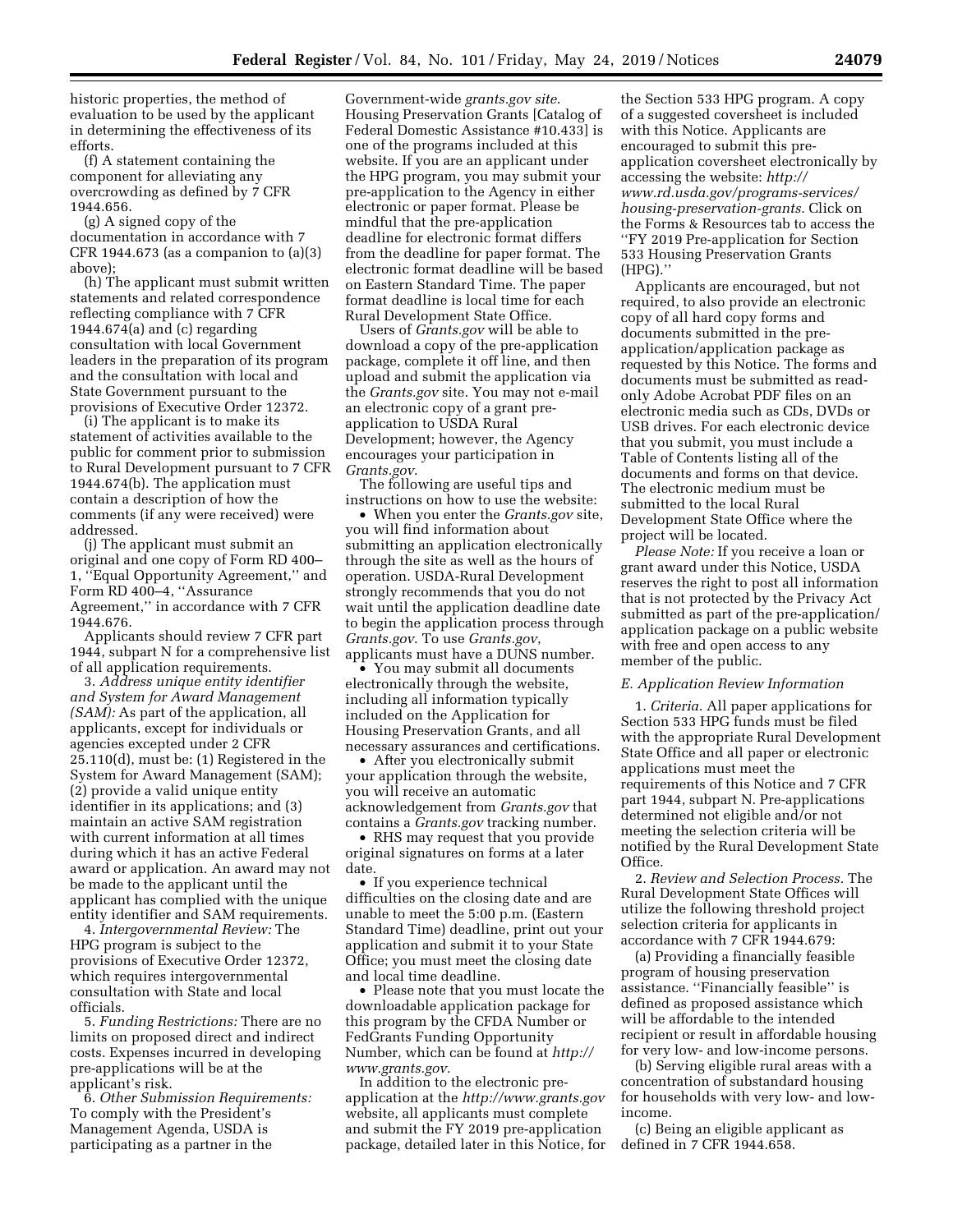(d) Meeting the requirements of consultation and public comment in accordance with 7 CFR 1944.674.

(e) Submitting a complete preapplication as outlined in 7 CFR 1944.676.

3. *Scoring.* For applicants meeting all of the requirements listed above, the Rural Development State Offices will use weighted criteria in accordance with 7 CFR part 1944, subpart N as selection for the grant recipients. Each preapplication and its accompanying statement of activities will be evaluated and, based solely on the information contained in the pre-application, the applicant's proposal will be numerically rated on each criteria within the range provided. The highest-ranking applicant(s) will be selected based on allocation of funds available to the State.

(a) Points are awarded based on the percentage of very low-income persons that the applicant proposes to assist, using the following scale:

- (1) More than 80%: 20 points
- (2) 61% to 80%: 15 points
- (3) 41% to 60%: 10 points
- (4) 20% to 40%: 5 points
- (5) Less than 20%: 0 points

(b) The applicant's proposal may be expected to result in the following percentage of HPG fund use (excluding administrative costs) to total cost of unit preservation. This percentage reflects maximum repair or rehabilitation with the least possible HPG funds due to leveraging, innovative financial assistance, owner's contribution or other specified approaches. Points are awarded based on the following percentage of HPG funds (excluding administrative costs) to total funds:

- (1) 50% or less: 20 points
- (2) 51% to 65%: 15 points
- (3) 66% to 80%: 10 points
- (4) 81% to 95%: 5 points
- (5) 96% to 100%: 0 points

(c) The applicant has demonstrated its administrative capacity in assisting very low- and low-income persons to obtain adequate housing based on the following:

(1) The organization or a member of its staff has at least one or more years' experience successfully managing and operating a rehabilitation or weatherization type program: 10 points.

(2) The organization or a member of its staff has at least one or more years' experience successfully managing and operating a program assisting very lowand low-income persons obtain housing assistance: 10 points.

(3) If the organization has administered grant programs, there are no outstanding or unresolved audit or

investigative findings which might impair carrying out the proposal: 10 points.

(d) The proposed program will be undertaken entirely in rural areas outside Metropolitan Statistical Areas, also known as MSAs, identified by Rural Development as having populations below 10,000 or in remote parts of other rural areas (i.e., rural areas contained in MSAs with less than 5,000 population) as defined in 7 CFR 1944.656: 10 points.

(e) The program will use less than 20 percent of HPG funds for administration purposes:

- (1) More than 20%: Not eligible
- (2) 20%: 0 points
- (3) 19%: 1 point
- (4) 18%: 2 points
- (5) 17%: 3 points
- (6) 16%: 4 points
- (7) 15% or less: 5 points

(f) The proposed program contains a component for alleviating overcrowding as defined in 7 CFR 1944.656: 5 points.

In the event more than one preapplication receives the same amount of points, those preapplications will then be ranked based on the actual percentage figure used for determining the points in item (a) in the ''*Scoring*'' section of this Notice (7 CFR 1944.679  $(b)(1)$ ).

- *Example of 1st tie-break:* 
	- *Both Applicants score 80 points Applicant X's percentage in* ''*Scoring*'' section *item (a) is 65%*
	- *Applicant B's percentage in* ''*Scoring*'' section *item (a) is 75%*
	- *Applicant B is ranked higher than Applicant X*
	- *Applicant B will be funded before Applicant X*

Further, in the event that preapplications are still tied, then those preapplications still tied will be ranked based on the percentage figures used for determining the points in item (b) in the ''*Scoring*'' section of this Notice (7 CFR 1944.679 (b)(2)).

- *Example of 2nd tie-break:*
- *Both Applicants score 80 points Both Applicants percentage in* ''*Scoring*'' section *item (a) is 65%*
- *Applicant X's percentage in* ''*Scoring*'' section *item (b) is 55%*
- *Applicant B's percentage in* ''*Scoring*'' section *item (b) is 60%*
- *Applicant X is ranked with a lower percentage than Applicant B*

*Applicant X will be funded before Applicant B* 

Further, 7 CFR 1944.679 (c), *for applications where HPG assistance to rental properties or co-ops is proposed,*  those still tied will be further ranked based on the number of years the units are available for occupancy under the

program (a minimum of 5 years is required). For this part, ranking will be based from most to least number of years.

- *Example of 3rd tie-break:* 
	- *Both Applicants score 80 points Both Applicants percentage in* ''*Scoring*'' section *item (a) is 65%*
	- *Both Applicants percentage in* ''*Scoring*'' section *item (b) is 55%*
	- *Applicant X's rental unit will be available for occupancy under the program for 10 years*
	- *Applicant B's rental unit will be available for occupancy under the program for 5 years*
	- *Applicant X is ranked higher than Applicant B*
	- *Applicant X will be funded before Applicant B*

If any of the applicants that remain tied after the 1st and 2nd tie-breaks are offering to assist single family owners, *then the 3rd tie-break would not be applicable,* and a lottery would be used to select the applicant to be funded.

If there is still a tie after the first two [*or three, when applicable*] tie-breaks, then a lottery system will be used to select the applicant to be funded. The lottery will be conducted at the National Office. The lottery will consist of the names of each application with equal scores printed onto a same size piece of paper, which will then be placed into a receptacle that fully obstructs the view of the names. The Director of the Preservation and Direct Loan Division, in the presence of two witnesses, will draw a piece of paper from the receptacle. The name on piece of paper drawn will be the applicant to be funded.

After the award selections are made, all applicants will be notified of the status of their applications by mail with form AD–622 Form, ''Notice of Pre-Application Review Action.'' Applicants will be given their review rights or appeal rights in accordance with 7 CFR 1944.682

## *F. Federal Award Administration Information*

1. *Federal Award Notices.* The Agency will notify, in writing, applicants whose pre-applications have been selected for funding. At the time of notification, the Agency will advise the applicant what further information and documentation is required along with a timeline for submitting the additional information. If the Agency determines it is unable to select the application for funding, the applicant will be so informed in writing. Such notification will include the reasons the applicant was not selected. The Agency will advise applicants, whose pre-applications did not meet eligibility and/or selection criteria, of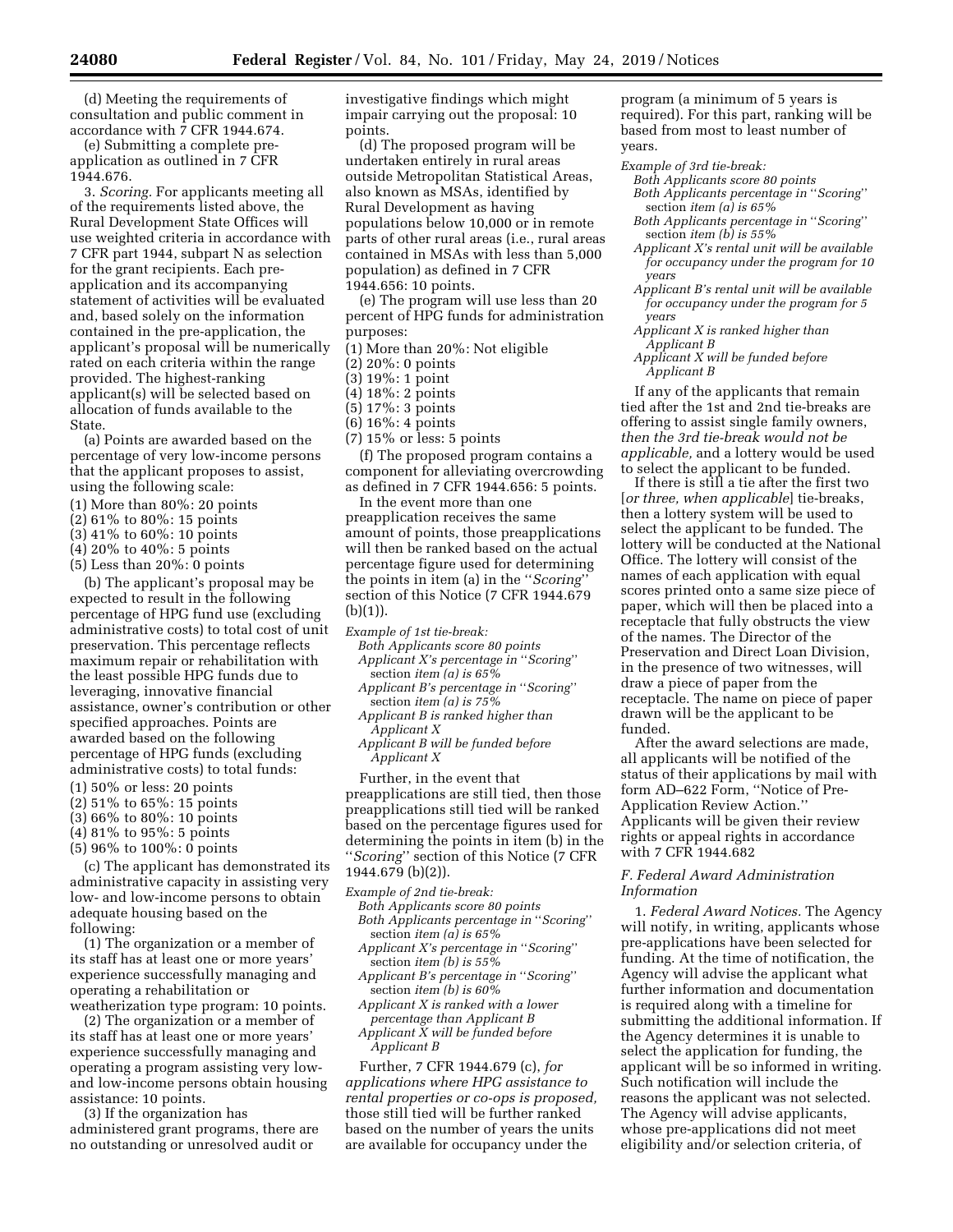their review rights or appeal rights in accordance with 7 CFR 1944.682.

2. *Administrative and National Policy Requirements.* Rural Development is encouraging applications for projects that will support rural areas with persistent poverty and in opportunity zones. This emphasis will support Rural Development's mission of improving the quality of life for Rural Americans and commitment to directing resources to those who most need them.

3. *Reporting.* Post-award reporting requirements can be found in the Grant Agreement.

## *G. Non-Discrimination Statement*

In accordance with Federal civil rights law and U.S. Department of Agriculture (USDA) civil rights regulations and policies, the USDA, its Agencies, offices, and employees and institutions participating in or administering USDA programs are prohibited from discrimination based on race, color, national origin, religion, sex, gender identity, (including gender expression), sexual orientation, disability, age, marital status, family/ parental status, income derived from a public assistance program, political beliefs, or reprisal or retaliation for prior civil rights activity, in any program or activity conducted or funded by USDA (not all bases apply to all programs). Remedies and complaint filing deadlines vary by program or incident.

Persons with disabilities who require alternative means of communication for program information (e.g., Braille, large print, audiotape, American Sign Language, etc.) should contact the responsible Agency or USDA's TARGET Center at (202) 720–2600 (voice and TTY) or contact USDA through the Federal Relay Service at (800) 877–8339. Additionally, program information may be made available in languages other than English.

To file a program discrimination complaint, complete the USDA Program Discrimination Complaint Form (PDF), found online at *[http://](http://www.ascr.usda.gov/complaint_filing_cust.html) [www.ascr.usda.gov/complaint](http://www.ascr.usda.gov/complaint_filing_cust.html)*\_*filing*\_ *[cust.html,](http://www.ascr.usda.gov/complaint_filing_cust.html)* and at any USDA office or write a letter addressed to USDA and provide in the letter all of the information requested in the form. To request a copy of the complaint form, call (866) 632–9992. Submit your completed form or letter to USDA by:

(1) *Mail:* U.S. Department of Agriculture, Office of the Assistant Secretary for Civil Rights, 1400 Independence Avenue SW, Washington, DC 20250–9410;

(2) *Fax:* (202) 690–7442; or

(3) *E-mail: [program.intake@usda.gov.](mailto:program.intake@usda.gov)* 

USDA is an equal opportunity provider, employer, and lender.

#### **Richard A. Davis,**

*Acting Administrator, Rural Housing Service.* 

## **Fiscal Year 2019 Pre-Application for Section 533 Housing Preservation Grants (HPG)**

#### **Instructions**

Applicants are required to submit this pre-application form electronically by accessing the Web site: *[http://](http://www.rd.usda.gov/programs-services/housing-preservation-grants)  [www.rd.usda.gov/programs-services/](http://www.rd.usda.gov/programs-services/housing-preservation-grants)  [housing-preservation-grants](http://www.rd.usda.gov/programs-services/housing-preservation-grants)*. Click on the Forms & Resources tab to access the ''Fiscal Year 2019 Pre-Application for Section 533 Housing Preservation Grants (HPG).'' Please note that electronic submittals are not on a secured Web site. If you do not wish to submit the form electronically by clicking on the **Send Form** button, you may still fill out the form, print it and submit it with your application package to the State Office. You also have the option to save the form and submit it on an electronic media to the State Office.

Supporting documentation required by this pre-application may be attached to the e-mail generated when you click the **Send Form** button to submit the form. However, if the attachments are too numerous or large in size, the e-mail box will not be able to accept them. In that case, submit the supporting documentation for this pre-application to the State Office with your complete application package under item **IX**.

**Documents Submitted**, indicate the supporting documents that you are submitting either with the preapplication or to the State Office.

#### **I. Applicant Information**

a. Applicant's Name: \_\_\_\_\_\_\_\_\_\_\_\_\_\_<br>b. Applicant's Address: \_\_\_\_\_\_\_\_\_\_\_\_\_\_\_\_\_\_ Address, Line 1: Address, Line 2:<br>City: **City:** llllllllllllllll **State:** lllllllllllllll

**Zip:** llllllllllllllll **c. Name of Applicant's Contact Person:** 

# d. Contact Person's Telephone Number:

# **e. Contact Person's E-Mail Address:**

# **f. Entity Type:**  $\blacksquare$

 $\Box$  State Government

 $\Box$  Local Government

## **(Check One)**

- $\Box$  Non-Profit Corporation
- $\Box$  Federally Recognized Indian Tribes
- $\Box$  Faith-Based and neighborhood partnership

 $\Box$  Community Organization  $\Box$  Other consortia of an eligible entity

#### **II. Project Information**

| a. Project Name:<br>b. Project Address:<br>Address, Line 1: |  |
|-------------------------------------------------------------|--|
| <b>Address, Line 2:</b>                                     |  |
| City:                                                       |  |
| State:                                                      |  |
| Zip:                                                        |  |
| o Organization DUNC Number                                  |  |

- **c. Organization DUNS Number:** lll
- d. Grant Amount Requested: \$<br>e. This grant request is for one of the **following types of assistance:** 
	- $\Box$  Homeowner assistance program
	- $\Box$  Rental property assistance program
	- $\Box$  Cooperative assistance program
- **f. In response to e. above, answer one of the following:**

The number of low- and very lowincome persons that the grantee will assist in the Homeowner assistance<br>program:  $OR$ 

program: **OR**<br>The number of units for low- and very low-income persons in the Rental property or Cooperative assistance program:

# g. This proposal is for one of the **following:**

- $\Box$  Housing Preservation Grant (HPG) program (no set-aside)
- $\Box$  Set-Aide for grant located in a Rural Economic Area Partnership (REAP) Zone

### **III. Low-Income Assistance**

Check the percentage of very lowincome persons that this pre-application proposes to assist in relation to the total population of the project:

- $\Box$  More than 80 percent (20 points)
- $\Box$  61 percent to 80 percent (15 points)<br> $\Box$  41 percent to 60 percent (10 points)
- $\Box$  41 percent to 60 percent (10 points)<br> $\Box$  20 percent to 40 percent (5 points)
- 20 percent to 40 percent (5 points)

 $\Box$  Less than 20 percent (0 points) **Points:** 

#### **IV. Percent of HPG Fund Use**

Check the percentage of HPG fund use (excluding administrative costs) in comparison to the total cost of unit preservation. This percentage reflects maximum repair or rehabilitation results with the least possible HPG funds due to leveraging, innovative financial assistance, owner's contribution or other specified approaches.

- $\Box$  50 percent or less of HPG funds (20 points)
- $\Box$  51 percent to 65 percent of HPG funds (15 points)
- $\Box$  66 percent to 80 percent of HPG funds (10 points)
- $\Box$  81 percent to 95 percent of HPG funds (5 points)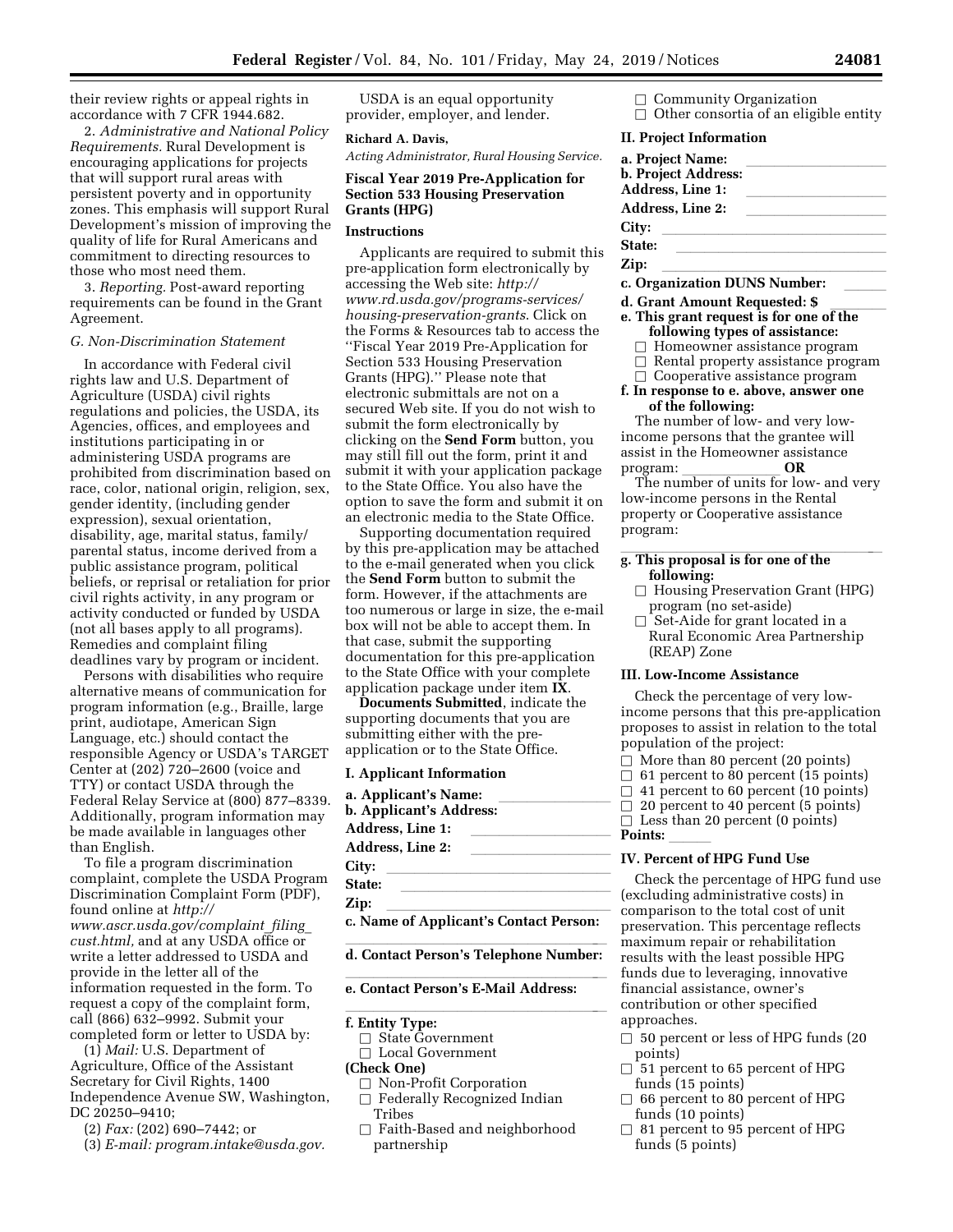llland av den statsmannsnatt og det statsmannsnatt og det statsmannsnatt og det statsmannsnatt og det statsman llland and a state of the state of the state of the state of the state of the state of the state of the state o

 $\Box$  96 percent to 100 percent of HPG funds (0 points)

## **Points:**

## **V. Administrative Capacity**

The following three criteria demonstrate your administrative capacity to assist very low- and low-income persons to obtain adequate housing (30 points maximum).

a. Does this organization or a member of its staff have at least one or more years of experience successfully managing and operating a rehabilitation or weatherization type of program? (10 points) Yes \_ No \_ **Points:** 

b. Does this organization or a member of its staff have at least one or more years of experience successfully managing and operating a program assisting very low- or low-income persons obtain housing assistance? (10 points) Yes No **Points:** 

c. If this organization has administered grant programs, are there any outstanding or unresolved audit or investigative findings which might impair carrying out the proposal? (10

points for No) No Yes **Points:** 

If Yes, please explain:

#### llilla sanna ann an cheangailte ann an cheangailte ann an cheangailte ann an cheangailte ann an cheangailte an<br>Tha ann an cheangailte ann an cheangailte ann an cheangailte ann an cheangailte ann an cheangailte ann an chea **VI. Area Served**

Will this proposal be undertaken entirely in rural areas outside Metropolitan Statistical Areas, also known as MSAs, and identified by Rural Development as having populations below 10,000 or in remote parts of other rural areas (i.e., rural areas contained in MSAs with a population of less than 5,000) as defined in 7CFR 1944.656? (10 points)

Yes No **Points:** 

## **VII. Percent of HPG Funds for Administration**

Check the percentage of HPG funds that will be used for Administration purposes:

 $\Box$  More than 20 percent (Not eligible)

 $\Box$  20 percent (0 points)

 $\Box$  19 percent (1 point)

 $\Box$  18 percent (2 points)

# $\Box$  17 percent (3 points)

 $\Box$  16 percent (4 points)

 $\Box$  15 percent or less (5 points)

**Points:** 

# **VIII. Alleviating Overcrowding**

Does the proposed program contain a component for alleviating overcrowding as defined in 7 CFR 1944.656? (5 points)

Yes No **Points:** 

## **IX. Documents Submitted**

Check if the following documents are being submitted electronically with this pre-application or will be mailed to the State Office with your complete preapplication package.

**NOTE:** You are only required to submit supporting documents for programs in which you will be participating as indicated in this preapplication. Points will be assigned for the items that you checked based on a review of the supporting documents. Please refer to the NOSA for the complete list of documents that you are required to submit with your complete pre-application package.

| Reference    | Item                                     | <b>Submitted</b><br>with this<br>pre-application | <b>Submitted</b><br>to State Office |
|--------------|------------------------------------------|--------------------------------------------------|-------------------------------------|
| <u>1. </u>   | <b>Applicant Information.</b>            |                                                  |                                     |
|              | Project Information.                     |                                                  |                                     |
| <b>III.</b>  | <b>Low-Income Assistance.</b>            |                                                  |                                     |
| IV.          | Percent of HPG Fund Use.                 |                                                  |                                     |
| <b>V.</b>    | <b>Administrative Capacity.</b>          |                                                  |                                     |
| <b>VI.</b>   | Area Served.                             |                                                  |                                     |
| <b>VII.</b>  | Percent of HPG Funds for Administration. |                                                  |                                     |
| <b>VIII.</b> | <b>Alleviating Overcrowding.</b>         |                                                  |                                     |

## **B. HPG 2018 Scoring**

**PLEASE NOTE:** The scoring below is based on the responses that you have provided on this pre-application form

and may not accord with the final score that the Agency assigns upon evaluating the supporting documentation that you submit. Your score may change from what you see here if the supporting

documentation does not adequately support your answer or, if required documentation is missing.